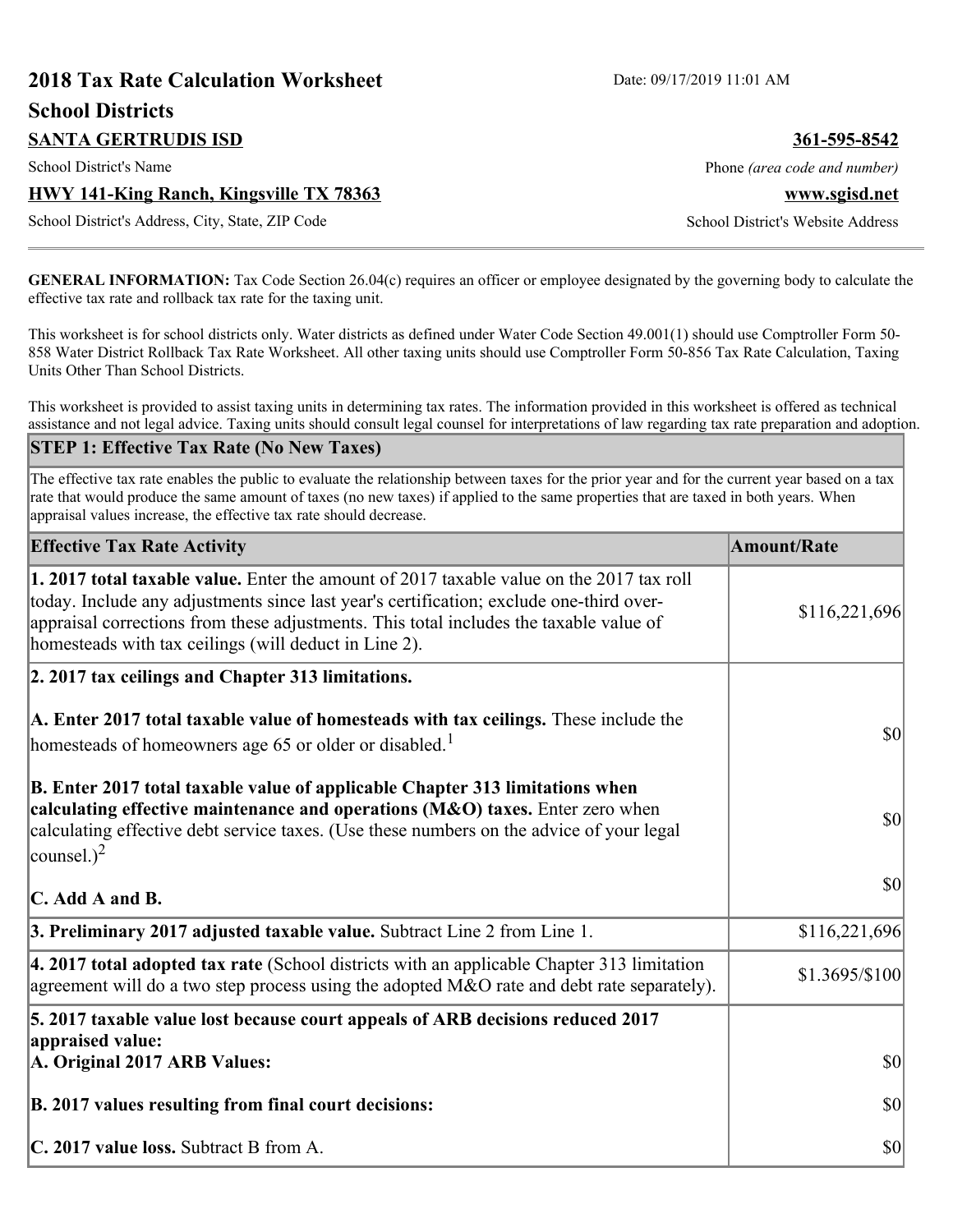| 6. 2017 taxable value, adjusted for court-ordered reductions. Add Line 3 and Line 5C.                                                                                                                                                                                                                                                                                                                                                                        | \$116,221,696 |
|--------------------------------------------------------------------------------------------------------------------------------------------------------------------------------------------------------------------------------------------------------------------------------------------------------------------------------------------------------------------------------------------------------------------------------------------------------------|---------------|
| 7. 2017 taxable value of property in territory the school deannexed after Jan. 1, 2017.<br>Enter the 2017 value of property in deannexed territory.                                                                                                                                                                                                                                                                                                          | $ 10\rangle$  |
| 8. 2017 taxable value lost because property first qualified for an exemption in 2018.<br>Note that lowering the amount or percentage of an existing exemption does not create a new<br>exemption or reduce taxable value. If the school district increased an original exemption, use<br>the difference between the original exempted amount and the increased exempted amount.<br>Do not include value lost due to freeport or goods-in-transit exemptions. |               |
| A. Absolute exemptions. Use 2017 market value:                                                                                                                                                                                                                                                                                                                                                                                                               | \$2,270       |
| <b>B. Partial exemptions.</b> 2018 exemption amount or 2018 percentage exemption times 2017<br>$\vert$ value:                                                                                                                                                                                                                                                                                                                                                | \$0           |
| C. Value loss. Add A and B.                                                                                                                                                                                                                                                                                                                                                                                                                                  | \$2,270       |
| 9. 2017 taxable value lost because property first qualified for agricultural appraisal (1-<br>d or 1-d-1), timber appraisal, recreational/scenic appraisal or public access airport<br>special appraisal in 2018. Use only properties that qualified in 2018 for the first time; do<br>not use properties that qualified in 2017.                                                                                                                            |               |
| A. 2017 market value:                                                                                                                                                                                                                                                                                                                                                                                                                                        | \$0           |
| B. 2018 productivity or special appraised value:                                                                                                                                                                                                                                                                                                                                                                                                             | \$0           |
| C. Value loss. Subtract B from A.                                                                                                                                                                                                                                                                                                                                                                                                                            | \$0           |
| <b>10. Total adjustments for lost value.</b> Add Lines 7, 8C and 9C.                                                                                                                                                                                                                                                                                                                                                                                         | \$2,270       |
| 11. 2017 adjusted taxable value. Subtract Line 10 from Line 6.                                                                                                                                                                                                                                                                                                                                                                                               | \$116,219,426 |
| <b>12. Adjusted 2017 taxes.</b> Multiply Line 4 by Line 11 and divide by \$100.                                                                                                                                                                                                                                                                                                                                                                              | \$1,591,625   |
| [13. Taxes refunded for years preceding tax year 2017. Enter the amount of taxes refunded]<br>by the district for tax years preceding tax year 2017. Types of refunds include court<br>decisions, corrections and payment errors. Do not include refunds for tax year 2017. This<br>line applies only to tax years preceding tax year 2017.                                                                                                                  | \$0           |
| 14. Adjusted 2017 taxes with refunds. Add Lines 12 and 13.                                                                                                                                                                                                                                                                                                                                                                                                   | \$1,591,625   |
| 15. Total 2018 taxable value on the 2018 certified appraisal roll today. This value<br>includes only certified values and includes the total taxable value of homesteads with tax<br>ceilings (will deduct in Line 17). These homesteads include homeowners age 65 or older or<br>disabled.                                                                                                                                                                  |               |
| A. Certified values only: <sup>3</sup>                                                                                                                                                                                                                                                                                                                                                                                                                       | \$109,841,538 |
| <b>B. Pollution control and energy storage exemption:</b> Deduct the value of property<br>exempted for the current tax year for the first time as pollution control or energy storage<br>system property:                                                                                                                                                                                                                                                    | $$-0$         |
| <b>C. Total value.</b> Subtract B from A.                                                                                                                                                                                                                                                                                                                                                                                                                    | \$109,841,538 |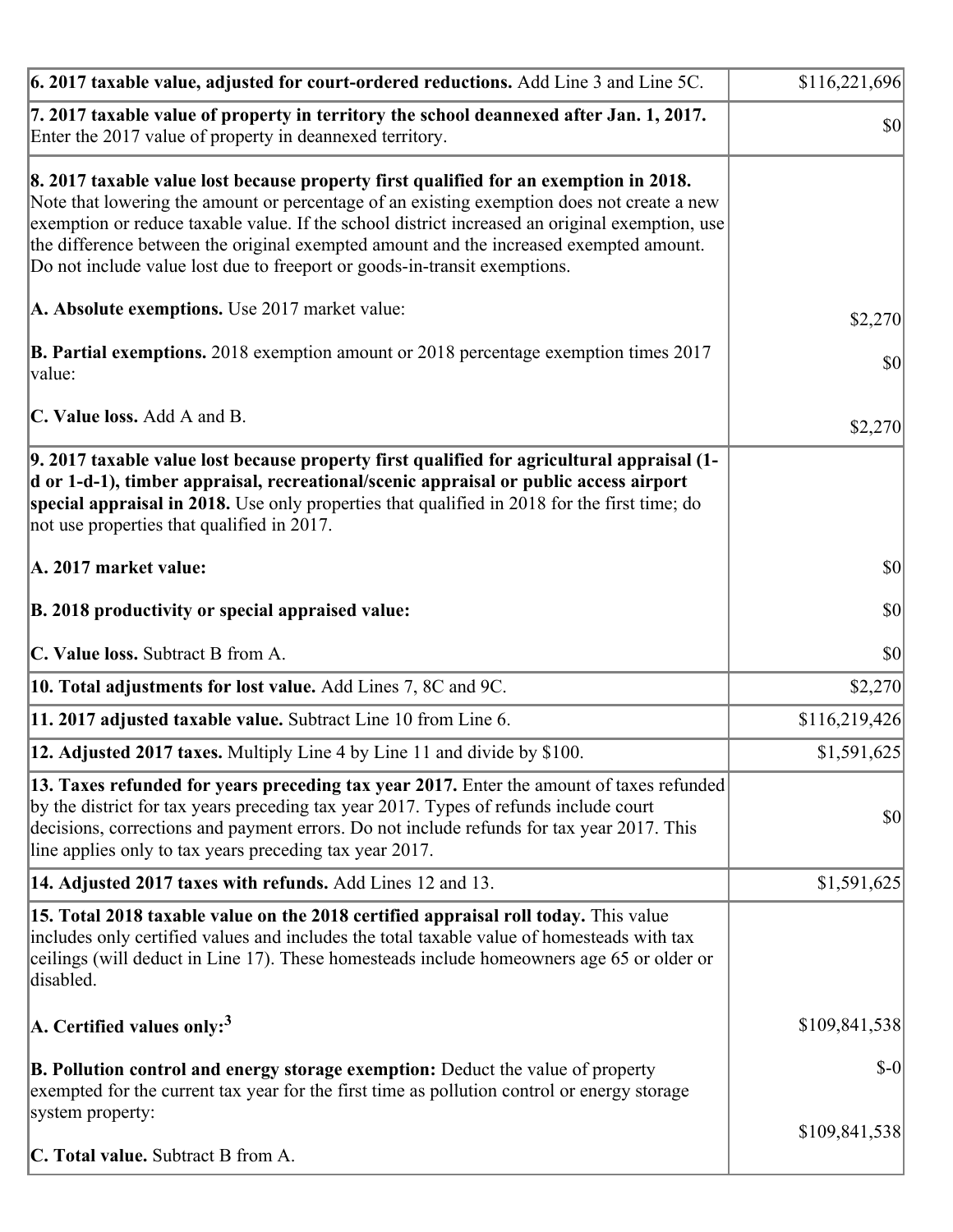| 16. Total value of properties under protest or not included on certified appraisal roll.                                                                                                                                                                                                                                                                                                                                                                                                                                                                                                                                                                                                                  |                |
|-----------------------------------------------------------------------------------------------------------------------------------------------------------------------------------------------------------------------------------------------------------------------------------------------------------------------------------------------------------------------------------------------------------------------------------------------------------------------------------------------------------------------------------------------------------------------------------------------------------------------------------------------------------------------------------------------------------|----------------|
| A. 2018 taxable value of properties under protest. The chief appraiser certifies a list of<br>properties still under ARB protest. The list shows the appraisal district's value and the<br>taxpayer's claimed value, if any, or an estimate of the value if the taxpayer wins. For each of<br>the properties under protest, use the lowest of these values. Enter the total value.                                                                                                                                                                                                                                                                                                                        | $ 10\rangle$   |
| B. 2018 value of properties not under protest or included on certified appraisal roll.<br>The chief appraiser gives school districts a list of those taxable properties that the chief<br>appraiser knows about, but are not included in the appraisal roll certification. These<br>properties are not on the list of properties that are still under protest. On this list of<br>properties, the chief appraiser includes the market value, appraised value and exemptions for<br>the preceding year and a reasonable estimate of the market value, appraised value and<br>exemptions for the current year. Use the lower market, appraised or taxable value (as<br>appropriate). Enter the total value. | \$0            |
| C. Total value under protest or not certified: Add A and B.                                                                                                                                                                                                                                                                                                                                                                                                                                                                                                                                                                                                                                               | \$0            |
| 17. 2018 tax ceilings and Chapter 313 limitations.<br>A. Enter 2018 total taxable value of homesteads with tax ceilings. These include the<br>homesteads of homeowners age 65 or older or disabled. <sup>4</sup>                                                                                                                                                                                                                                                                                                                                                                                                                                                                                          | \$0            |
| B. Enter 2018 total taxable value of applicable Chapter 313 limitations when<br>calculating effective M&O taxes. Enter zero when calculating effective debt service taxes.<br>(Use these numbers on the advice of your legal counsel.) <sup>5</sup>                                                                                                                                                                                                                                                                                                                                                                                                                                                       | \$0            |
| $\mathbf C$ . Add A and B.                                                                                                                                                                                                                                                                                                                                                                                                                                                                                                                                                                                                                                                                                | \$0            |
| 18. 2018 total taxable value. Add Lines 15C and 16C. Subtract Line 17C.                                                                                                                                                                                                                                                                                                                                                                                                                                                                                                                                                                                                                                   | \$109,841,538  |
| 19. Total 2018 taxable value of properties in territory annexed after Jan. 1, 2017.<br>Include both real and personal property. Enter the 2018 value of property in territory<br>annexed by the school district.                                                                                                                                                                                                                                                                                                                                                                                                                                                                                          | \$0            |
| 20. Total 2018 taxable value of new improvements and new personal property located<br>in new improvements. New means the item was not on the appraisal roll in 2017. New<br>additions to existing improvements may be included if the appraised value can be<br>determined. New personal property in a new improvement must have been brought into the<br>school district after Jan. 1, 2017, and be located in a new improvement.                                                                                                                                                                                                                                                                        | \$58,350       |
| 21. Total adjustments to the 2018 taxable value. Add Lines 19 and 20.                                                                                                                                                                                                                                                                                                                                                                                                                                                                                                                                                                                                                                     | \$58,350       |
| 22. 2018 adjusted taxable value. Subtract Line 21 from Line 18.                                                                                                                                                                                                                                                                                                                                                                                                                                                                                                                                                                                                                                           | \$109,783,188  |
| <b>23. 2018 effective tax rate.</b> Divide Line 14 by Line 22 and multiply by \$100.                                                                                                                                                                                                                                                                                                                                                                                                                                                                                                                                                                                                                      | \$1.4497/\$100 |
| 24. 2018 effective tax rate for ISDs with Chapter 313 Limitations. Add together the<br>effective tax rates for M&O and debt service for those school districts that participate in an<br>applicable Chapter 313 limitations agreement.                                                                                                                                                                                                                                                                                                                                                                                                                                                                    | \$0.0000/\$100 |

 $2$ Tex. Tax Code Section 26.012(6)

<sup>&</sup>lt;sup>3</sup>Tex. Tax Code Section 26.012(6)

 ${}^{4}$ Tex. Tax Code Section 26.012(6)(A)(i)

 $5$ Tex. Tax Code Section 26.012(6)(A)(ii)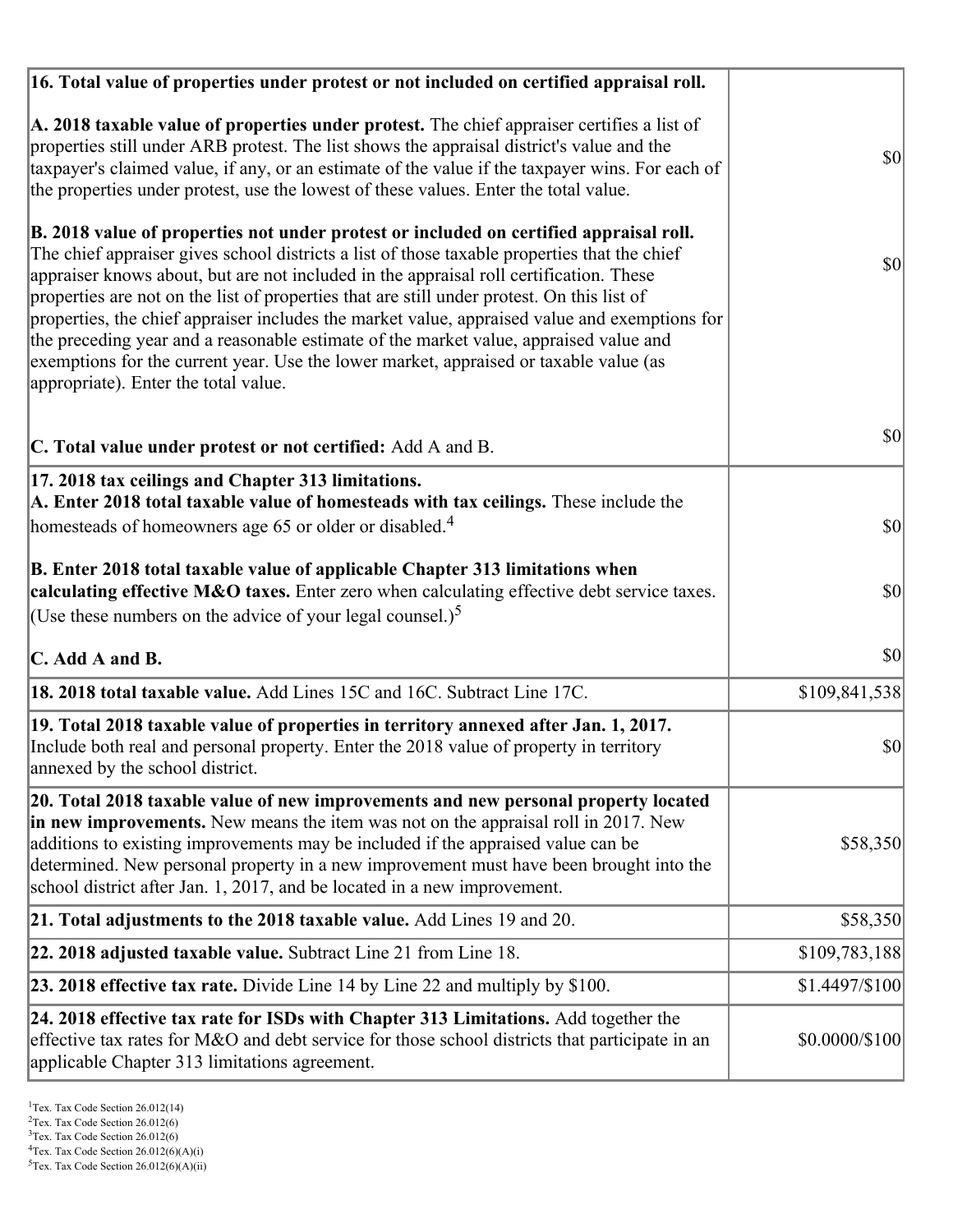## **STEP 2: Rollback Tax Rate**

Most school districts calculate a rollback tax rate that is split into two separate rates:

- 1. **Maintenance and Operations (M&O):** School districts must use the lesser amount of the following methods to calculate the M&O rate:
	- Four cents (\$0.04) PLUS current year's compression rate multiplied by \$1.50 (usually \$1) PLUS any additional cents approved by voters at a 2006 or subsequent rollback election; OR
	- Current year's compression rate multiplied by six cents (usually four cents) PLUS effective M&O rate which includes school formula funding calculations.<sup>6</sup>
- 2. **Debt:** The debt tax rate includes the debt service necessary to pay the school district's debt payments in the coming year. This rate accounts for principal and interest on bonds and other debt secured by property tax revenue.

In most cases the rollback tax rate exceeds the effective tax rate, but occasionally decreases in a school district's debt service will cause the effective tax rate to be higher than the rollback tax rate.

| <b>Rollback Tax Rate Activity</b>                                                                                                                                                                                                                                                                                                                                        | <b>Amount/Rate</b> |
|--------------------------------------------------------------------------------------------------------------------------------------------------------------------------------------------------------------------------------------------------------------------------------------------------------------------------------------------------------------------------|--------------------|
| 25. Maintenance and operations (M&O) tax rate. Enter \$1.50 OR the 2005 adopted<br>M&O rate if voters approved a rate higher than \$1.50.                                                                                                                                                                                                                                | \$1.5000/\$100     |
| $26.$ Multiply line 25 times $0.6667$                                                                                                                                                                                                                                                                                                                                    | \$1.0001/\$100     |
| 27. 2018 rollback $M&O$ rate. Use the lesser of the M $&O$ rate as calculated in Tax Code<br>Section $26.08(n)(2)(A)$ and (B).                                                                                                                                                                                                                                           | \$1.0401/\$100     |
| 28. Total 2018 debt to be paid with property tax revenue.<br>Debt means the interest and principal that will be paid on debts that:<br>$(1)$ Are paid by property taxes,<br>$(2)$ Are secured by property taxes,<br>$(3)$ Are scheduled for payment over a period longer than one year, and<br>$(4)$ Are not classified in the school district's budget as M&O expenses. |                    |
| A. Debt includes contractual payments to other school districts that have incurred debt on<br>behalf of this school district, if those debts meet the four conditions above. Include only<br>amounts that will be paid from property tax revenue. Do not include appraisal district budget<br>payments. Enter debt amount:                                               | \$673,333          |
| B. Subtract unencumbered fund amount used to reduce total debt.                                                                                                                                                                                                                                                                                                          | $ 10\rangle$       |
| C. Subtract state aid received for paying principal and interest on debt for facilities through<br>the existing debt allotment program and/or instructional facilities allotment program.                                                                                                                                                                                | \$300,000          |
| D. Adjust debt: Subtract B and C from A.                                                                                                                                                                                                                                                                                                                                 | \$373,333          |
| 29. Certified 2017 excess debt collections. Enter the amount certified by the collector.                                                                                                                                                                                                                                                                                 | \$37,934           |
| 30. Adjusted 2018 debt. Subtract line 29 from line 28D.                                                                                                                                                                                                                                                                                                                  | \$335,399          |
| 31. Certified 2018 anticipated collection rate. Enter the rate certified by the collector. If<br>the rate is 100 percent or greater, enter 100 percent.                                                                                                                                                                                                                  | 94.00%             |
| 32. 2018 debt adjusted for collections. Divide line 30 by line 31.                                                                                                                                                                                                                                                                                                       | \$356,807          |
| 33. 2018 total taxable value. Enter amount on line 18.                                                                                                                                                                                                                                                                                                                   | \$109,841,538      |
| 34. 2018 debt tax rate. Divide line 32 by line 33 and multiply by \$100.                                                                                                                                                                                                                                                                                                 | \$0.3248/\$100     |
| 35. 2018 rollback tax rate. Adds lines 27 and 34.                                                                                                                                                                                                                                                                                                                        | $$1.3649/\$100$    |